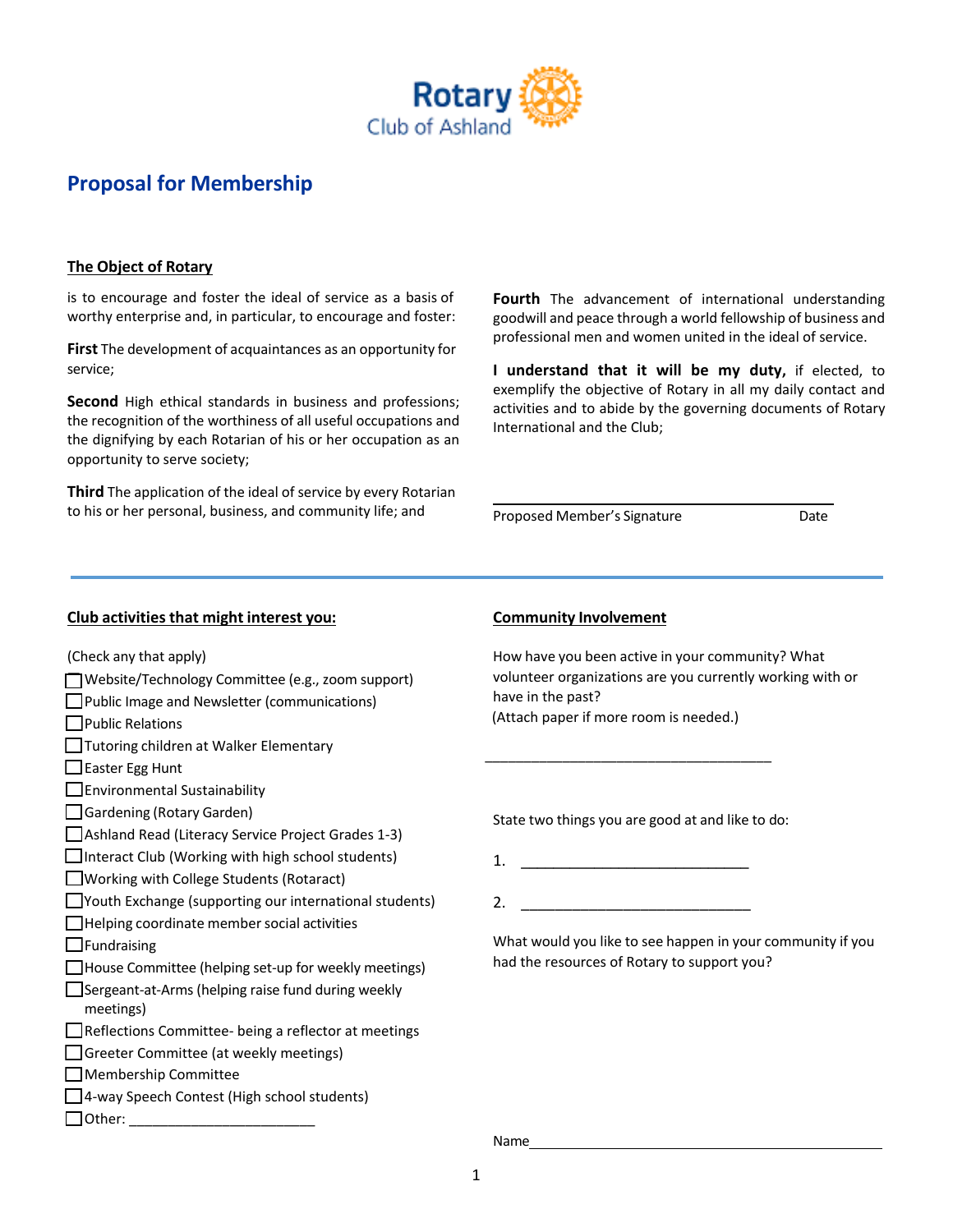

# **Proposal for Membership**

| Some Basic Information to Share with Club Members                                                                                 | <b>About Your Sponsor</b>                                                                                                                                                      |
|-----------------------------------------------------------------------------------------------------------------------------------|--------------------------------------------------------------------------------------------------------------------------------------------------------------------------------|
|                                                                                                                                   | You may or may not have a sponsor at this time.                                                                                                                                |
|                                                                                                                                   | If you do not yet have a sponsor, the Membership Team will<br>find a good match within our member community and assign<br>one to you. Your sponsor will fill out the following |
|                                                                                                                                   | information.                                                                                                                                                                   |
| Suggested classification (assigned by club)                                                                                       | <b>Sponsor Information</b>                                                                                                                                                     |
| the control of the control of the control of the control of the control of the control of                                         |                                                                                                                                                                                |
| Have you previously been a member of a Rotary Club?                                                                               | How long have you known this person?                                                                                                                                           |
|                                                                                                                                   |                                                                                                                                                                                |
|                                                                                                                                   | Why are you proposing this person for membership?                                                                                                                              |
| I hereby apply for membership in the RCA and give my                                                                              |                                                                                                                                                                                |
| permission for the above information and the information<br>on the previous page to be submitted to the membership for<br>review. | Proposed member's background to be considered:                                                                                                                                 |
|                                                                                                                                   |                                                                                                                                                                                |
| Proposed Member's Signature<br>Date                                                                                               |                                                                                                                                                                                |
|                                                                                                                                   |                                                                                                                                                                                |
| Procedure:                                                                                                                        |                                                                                                                                                                                |

- 1. Proposed member expressesinterest in joining the Rotary Club of Ashland. (Two (2) lunches, if desired, are paid by club during the process)
- 2. Proposed member and their sponsor complete Proposal for Membership form and submits to the Membership Chair. (If member does not initially have a Sponsor, the Membership Team will assign one.)
- 3. Membership Chair assigns preliminary classification to be confirmed with team and proposed member.
- 4. Proposed member is interviewed by Membership Team. (Orientation Session)
- 5. Secretary places nomination for Rotary Board consideration at their next meeting. Following Board approval, publication of the proposed member and sponsor is published in *Keyway*.
- 6. Member is inducted at a meeting following the Keyway publication.

*Please be patient. This process takes time, and we are all volunteers. Thank you.*